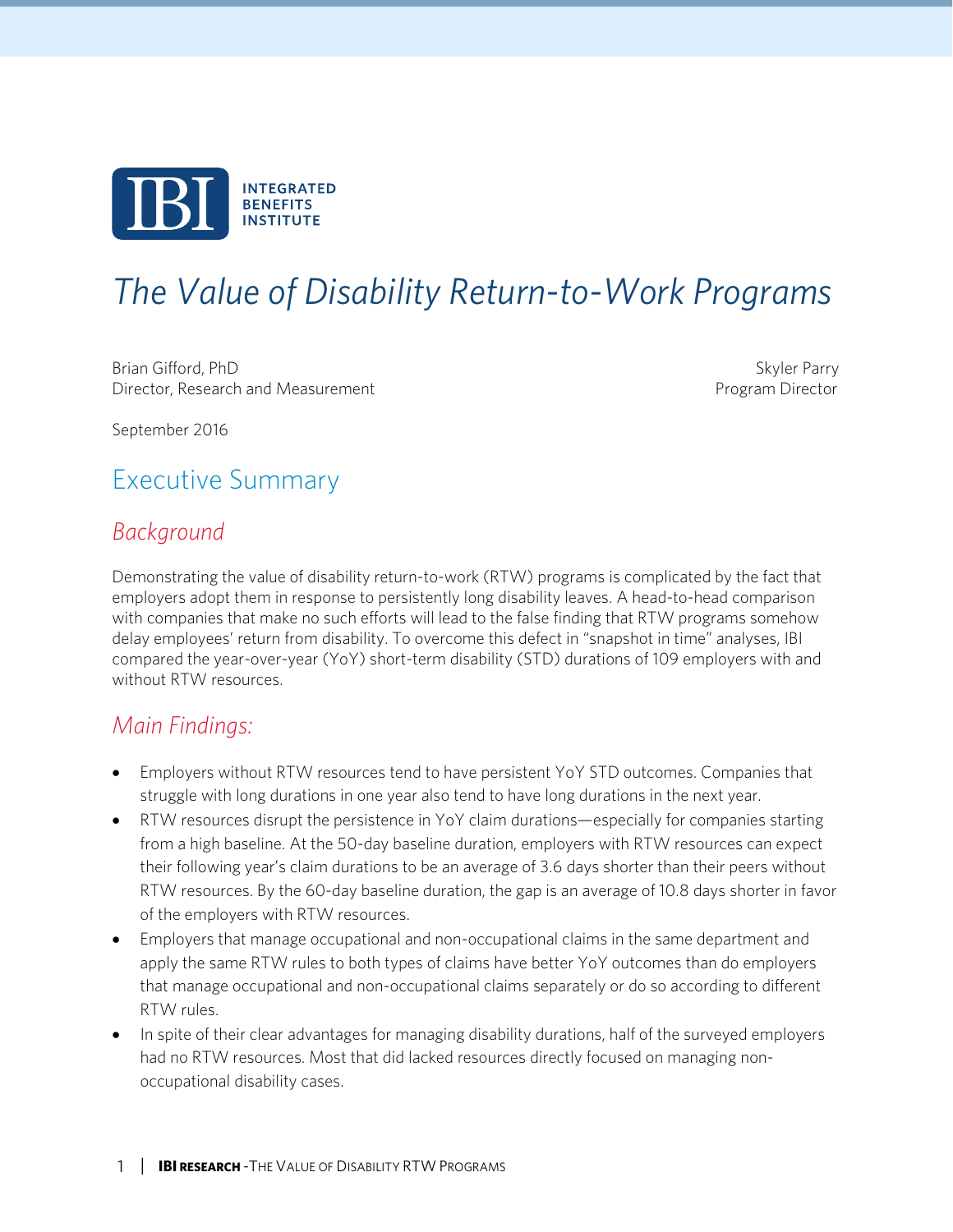## *Implications for Employers*

The results of this analysis leave no doubt that RTW efforts can help employers that are struggling with long disability durations. The survey findings also suggest that RTW strategies are underutilized. Employers struggling to manage long STD durations can benefit from the following guidance.

### *Know Where You Stand*

Work with supplier partners to develop disability incidence and duration metrics based on your own claims experience. Track these metrics in a YoY context and compare baseline outcomes against an industry benchmark such as IBI's benchmarking reports.

## *Establish Plans to Meet At-Risk Employees*

Pay attention to disability experiences across different locations, occupations, functions and diagnoses. Work with key managers and supervisors to understand the workflow and critical work tasks for highrisk employees. Use this information—as well as existing occupational disability policies and guidance from RTW experts—to design targeted RTW approaches. At the same time, comply with regulations such as the Americans with Disabilities Act (ADA) to ensure that the final policy is comprehensive enough to cover all employees.

### *Communicate the RTW Plan from Top to Bottom*

Get buy-in from top leadership, using industry and internal benchmarks to demonstrate the opportunities for improvement and what impact this will have on the business generally. Including managers and supervisors in the development of RTW policies will help ensure that they understand and support the approach. Communicate the RTW plan to all employees in regular company messaging, emphasizing the risks for disabling conditions and their personal financial interest in the earliest feasible return to work from a disability leave.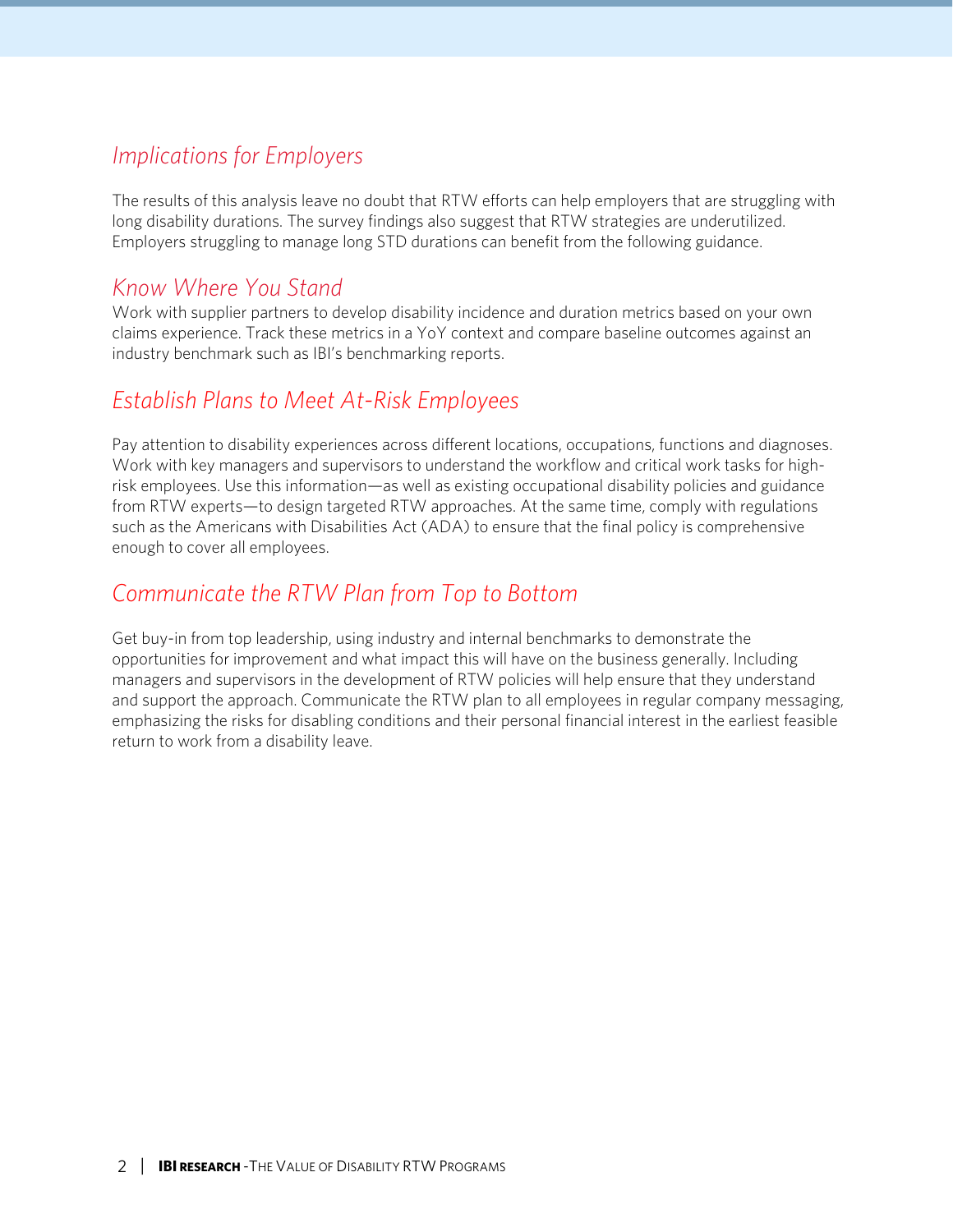# Background

A large body of scientific literature shows that formal return-to-work (RTW) efforts can help shorten the durations of disability leaves for several conditions.<sup>[1](#page-2-0)</sup> While the evidence in favor of RTW efforts is strong, the approach of most research—for example, employing randomized controlled trials of novel interventions, tested on very carefully screened participants—leads to very specific, limited findings. This is of little help to employers looking for insights into the value of programs that can be applied across a wide variety of disability diagnoses in a general population of employees.

Comparing average disability durations for employers with and without RTW programs presents the most straightforward approach to demonstrating the benefits of RTW. There is a catch, however: In the real world, many employers that make concerted RTW efforts do so in response to persistently long disability leaves. Any "snapshot in time" comparison would likely lead to the counterintuitive conclusion that RTW strategies, such as coordinated care, workplace accommodations and absence management, somehow delay employees' return to work.

A better comparative approach would take the RTW value proposition on its own terms. Employers experience long or short disability durations for any number of reasons, some of which are manageable and some of which are not. A well-designed RTW strategy probably cannot transform an employer with persistently poor disability results into a best-in-class performer overnight. Instead, it affords that employer the opportunity to achieve better outcomes than it probably would have experienced given its current trajectory. In other words, RTW resources can help bend the year-over-year (YoY) curve of disability outcomes, particularly for employers that are on the high end of the distribution.

As a demonstration of this approach, IBI surveyed human resources and benefits managers about their company's formal RTW resources.<sup>[2](#page-2-1)</sup> We then matched participants' survey responses to their company's short-term disability (STD) claims outcomes in IBI's Health and Productivity Benchmarking system (referred to simply as "IBI benchmarking"). The survey was completed by 256 employers, 109 of which had STD benchmarking claims data that permit YoY comparisons (the data are for 2013 and 2014 claims experiences). We used multivariate regression analysis to assess the YoY association in

<span id="page-2-0"></span><sup>|&</sup>lt;br>1  $1$  For comprehensive bibliographies and reviews of this literature, see van Duijn M, Eijkemans MJ, Koes BW et al. The effects of timing on the cost-effectiveness of interventions for workers on sick leave due to low back pain. *Occupational and Environmental Medicine.* 2010;67(11):744-50; Williams RM, Westmorland MG, Lin CY et al. A systematic review of workplace rehabilitation interventions for work-related low back pain. *International Journal of Disability Management.* 2006;1(1):21-30; Norlund A, Ropponen A, Alexanderson K. Multidisciplinary interventions: Review of studies of return to work after rehabilitation for low back pain. *Journal of Rehabilitation Medicine.* 2009;41(3):115–21; Désiron, HAM, de Rijk A, Van Hoof E et al. Occupational therapy and return to work: A systematic literature review. *BMC Public Health.* 2011;11(1):615; Franche RL, Cullen K, Clarke J et al. Workplace-based return-to-work interventions: A systematic review of the quantitative literature. *Journal of Occupational Rehabilitation.* 2005;15(4), 607-31; and Hoefsmit N, Houkes I, Nijhuis FJ. Intervention characteristics that facilitate return to work after sickness absence: A systematic literature review. *Journal of Occupational Rehabilitation.* 2012;22(4):462-77.

<span id="page-2-1"></span> $2$  IBI designed the survey partnership with disability and absence management professionals who participate in IBI's RTW Working Group. See the Appendix for more information about the working group and the survey development approach.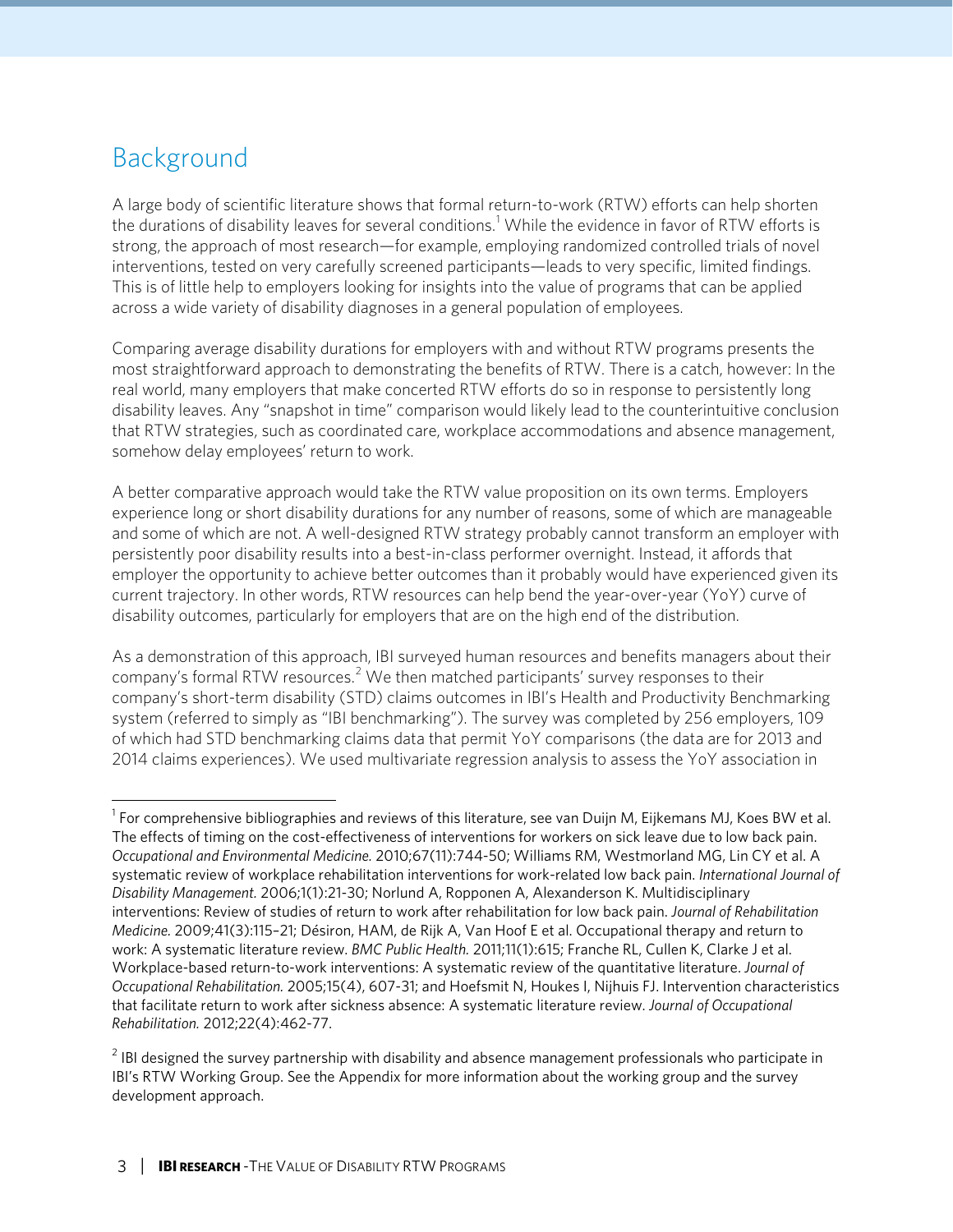these 109 employers' average STD durations, controlling for such factors as industry, size, plan design elements and musculoskeletal diagnoses (which feature prominently in the RTW research literature). There is a full description of the sample and analytic method in the Appendix.

# Results

### *Disability Durations*

The average employer's claim duration in both the baseline and subsequent years was about 35 lost workdays. Overall, averages did not differ appreciably for employers with and without RTW resources. Important differences emerged, however, in the YoY persistence of disability durations, as described below.

### *RTW Resources*

Figure 1 illustrates that employers without RTW resources tend to have persistent YoY disability outcomes. The upward slope of the line indicates that employers with longer claim durations in the baseline year also likely have longer durations in the subsequent year. Note that the line starts out with fairly flat slope that begins curving upward more strongly as average claim durations increase. This is evidence that employers at the low end of the distribution in the baseline year (that is, employers with shorter average claim durations) might go either way in the next year but that employers at the high end of the baseline distribution are likely to have some of the longest average durations in the next year.



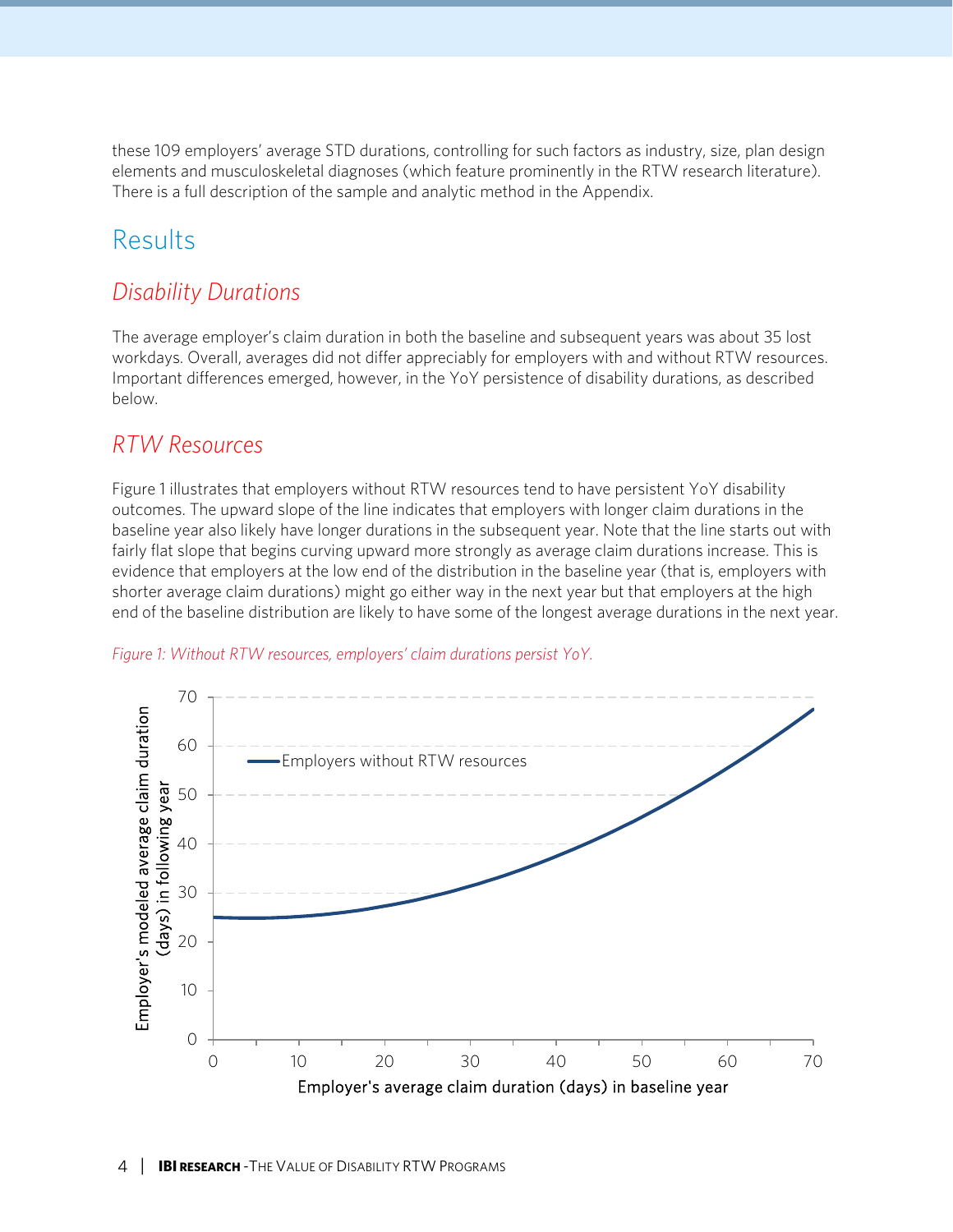Figure 2 shows how RTW resources disrupt the persistence in YoY claim durations. While the slope of the line rises for employers as their average claim durations increase, it begins to curve and flatten out at the longer durations. The result is a gap between the durations employers can expect in the following year if they manage STD claims without RTW resources, and the better results they can expect if they use RTW resources.<sup>[3](#page-4-0)</sup>





For example, at the 50-day baseline duration, employers with RTW resources can expect their following year's claim durations to be an average of 3.6 days shorter than their peers without RTW resources. By the 60-day baseline duration, the gap is an average of 10.8 days shorter in favor of the employers with RTW resources.

### *Organizational Management of Disability Claims*

The results in Figures 1 and 2 focus on RTW resources for non-occupational (i.e., STD) and occupational (i.e., workers' compensation) leaves and the availability of accommodation policies and tools to help supervisors manage employees' disability absences. In principle, these RTW resources would be analyzed for their independent impacts on STD outcomes. However, as described in the next section, surveyed employers tended to have either no RTW resources at all or to have both

<span id="page-4-0"></span> $3$  We focus the discussion on employers with worse baseline outcomes given that these organizations are the most likely to implement RTW strategies to improve disability outcomes.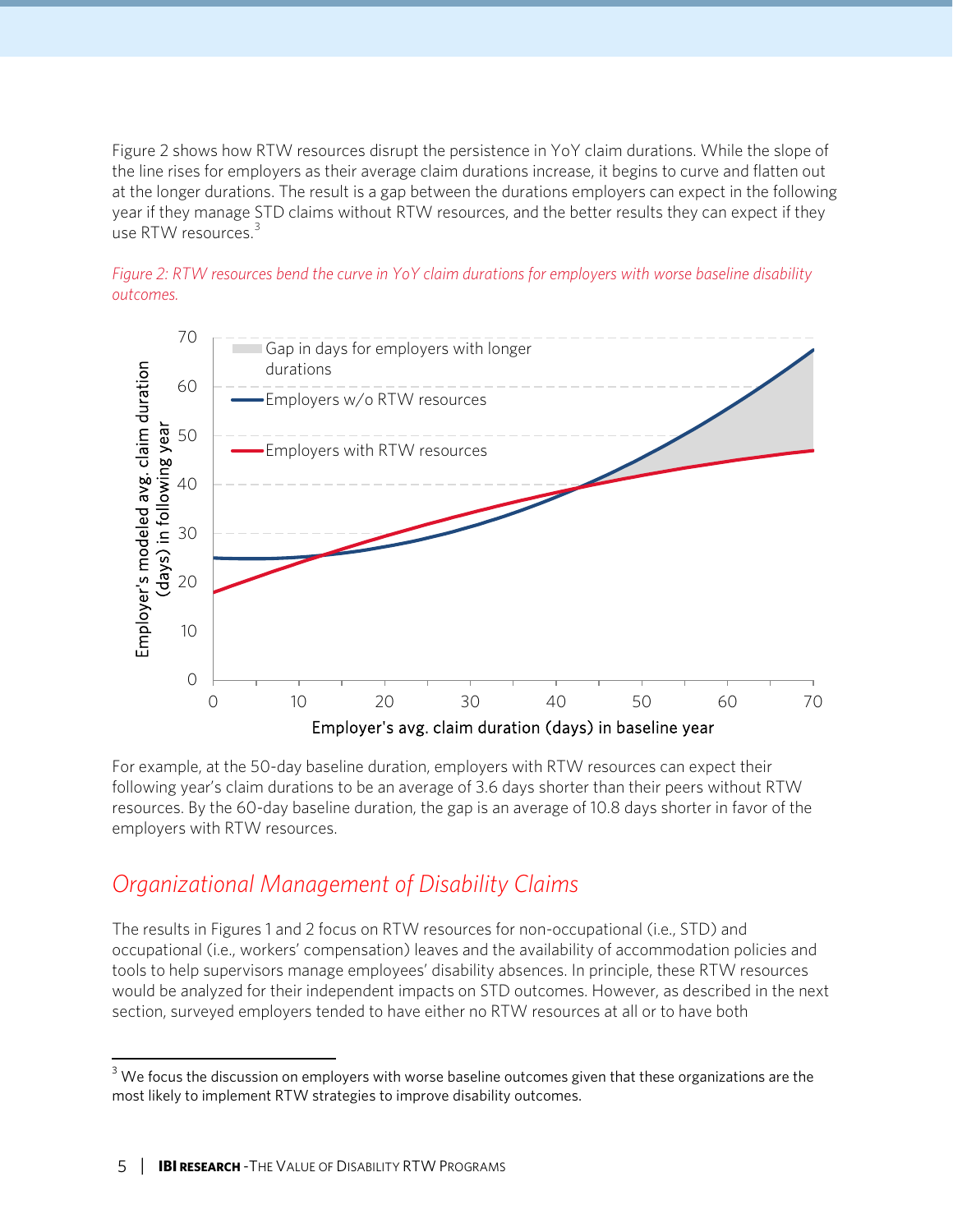occupational and non-occupational RTW resources. The same is true of accommodation policies and tools to help supervisors manage employees' disability absences.

Although this precludes analyzing the independent contributions of different types of resources, the combined analysis resembles the holistic RTW approach that employers typically take, rather than a piecemeal adoption of RTW strategies. The advantages of a holistic approach are further observed when we step back from formal RTW resources and look simply at the organizational responsibilities for managing occupational and non-occupational disability claims.

Figure 3 shows that employers that manage occupational and non-occupational claims in the same department and that apply the same RTW rules to both types of claims have better YoY outcomes than do employers that manage occupational and non-occupational claims separately or do so according to different RTW rules. The curve for employers that manage claims jointly according to the same RTW rules is essentially flat, indicating that claims outcomes in one year have no meaningful bearing on what happens in the next year. Compare this with the very steep curve for employers that manage claims in different departments, indicating a very strong YoY persistence in claims outcomes. Note also that managing claims jointly with different RTW rules has no impact on YoY durations for employers with worse baseline durations; their curve continues to slope upward alongside the curve for employers that manage non-occupational claims separately from occupational claims.



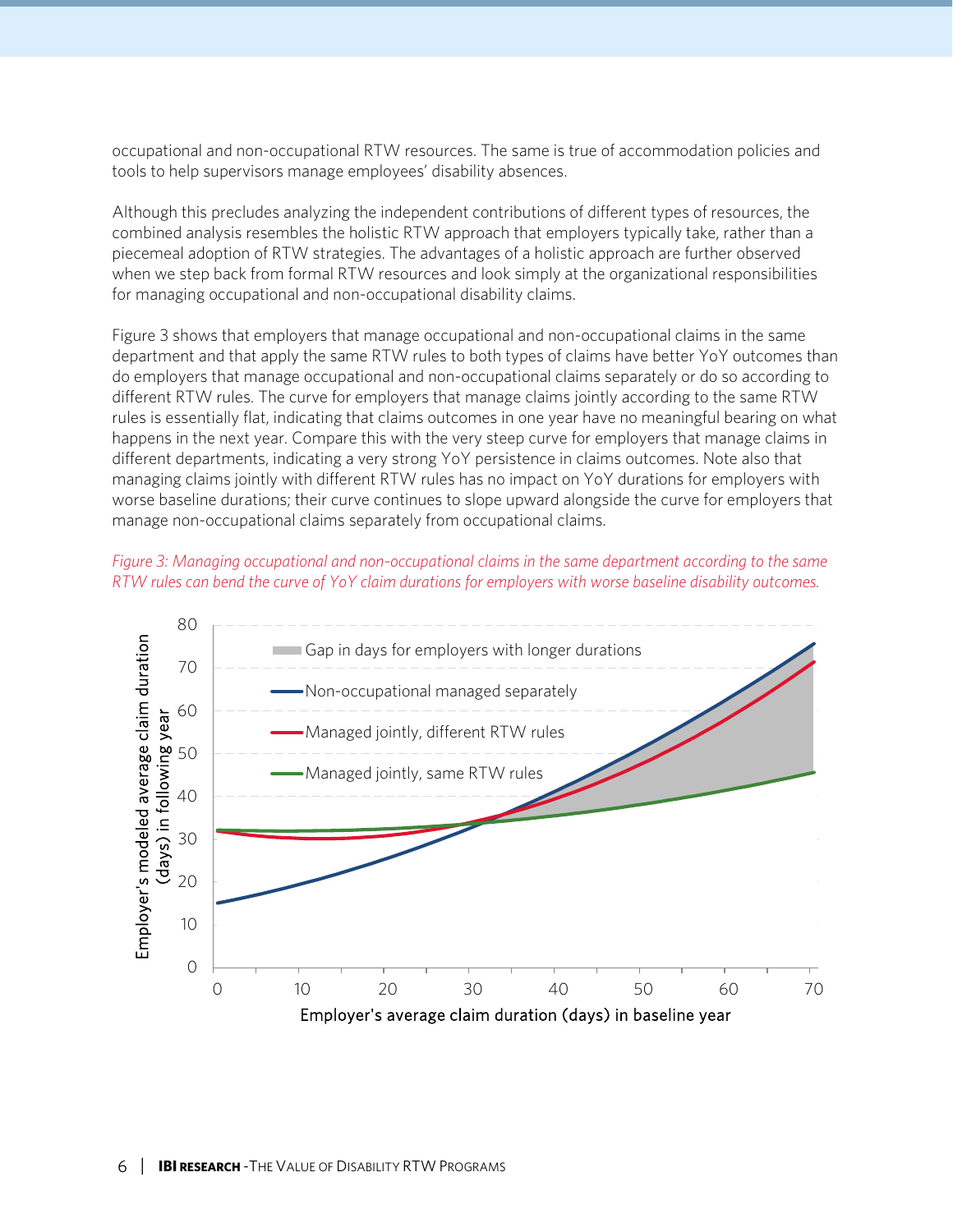# The Elements of a Good RTW Program: What They Are and How Many Employers Use Them

As Figures 2 and 3 show, RTW resources can help bend the curve for employers with poor disability outcomes. Of course, using the right kinds of resources is key. To help identify the elements of a good RTW approach, IBI convened a working group of disability and absence management experts. The group identified items related to the following:

- Formal resources for RTW from occupational illnesses and injuries
- Formal resources for RTW from non-occupational disability incidents
- Workplace accommodation policies for employees returning from leave
- Tools to help supervisors manage their employees' RTW process

We included their list of items in the survey and asked employers to indicate which resources they used. Figure 4 shows that employers used RTW resources, accommodation policies and supervisor tools in roughly equal measure. About half of all employers used some type of RTW management, and onethird used all four types.



*Figure 4: Employers used RTW resources, accommodation policies and supervisor tools in roughly equal measure.*

*Note: Figure not to scale. For illustrative purposes only. Numbers may not sum to 100% due to rounding.*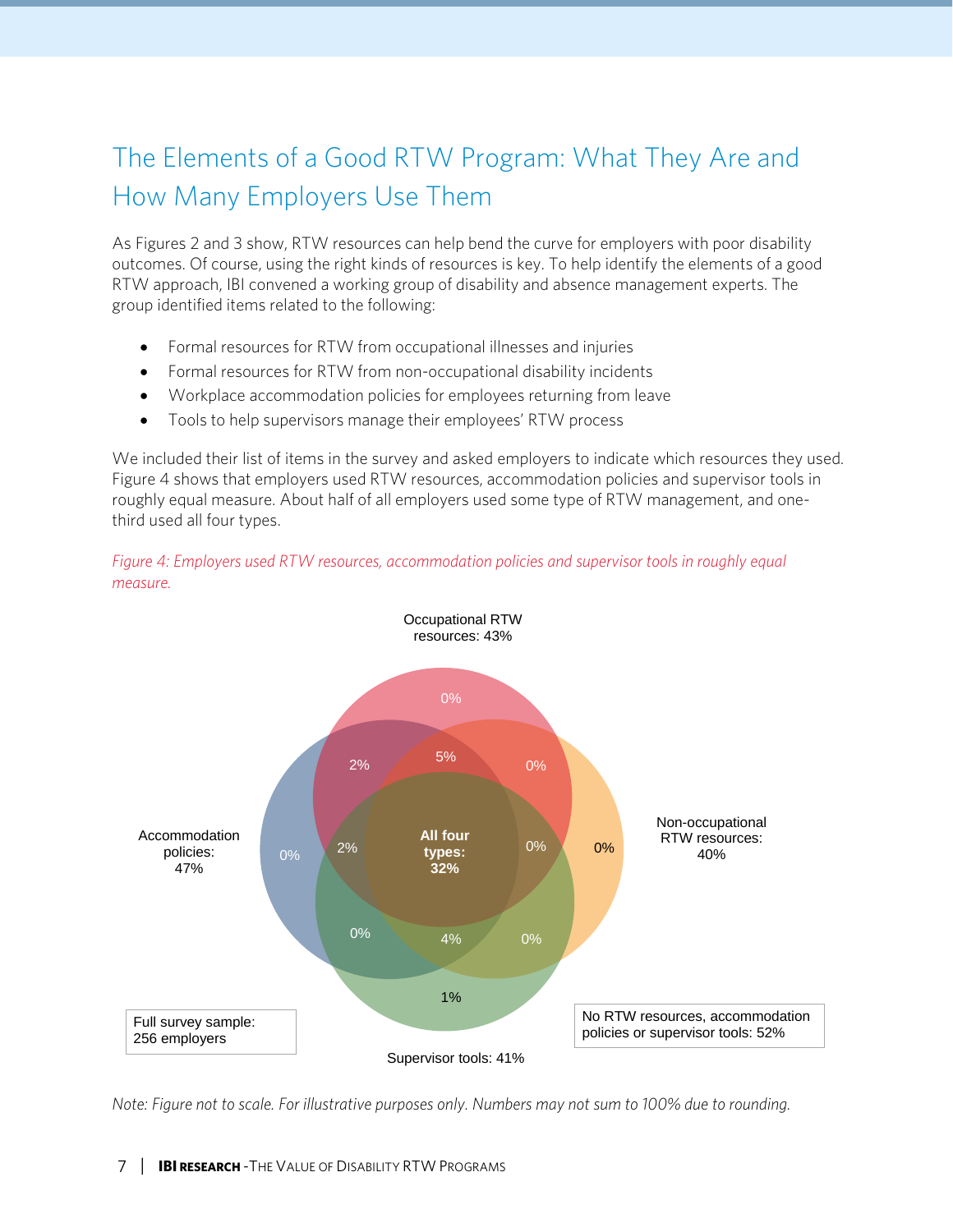### *RTW Resources*

Figure 5 shows how many employers used occupational and non-occupational RTW resources. About one-third of employers used human resources (HR) specialists for occupational and non-occupational claims. The least-used resources overall were certified disability management specialists (CDMSs), although risk managers and vocational rehabilitation (VR) coordinators for non-occupational claims are also rarely used. The largest RTW resource gaps between occupational and non-occupational claims are seen for risk managers, occupational health nurses and VR coordinators. At most, employers use these resources to manage non-occupational RTW only half as often as they use them to manage RTW for occupational claims.

#### *Figure 5: Occupational health nurses, risk managers and VR coordinators are much more commonly used to manage RTW for occupational claims than for non-occupational claims.*



*CCM = certified case manager; CDMS = certified disability management specialist; VR = vocational rehabilitation; HR = human resources*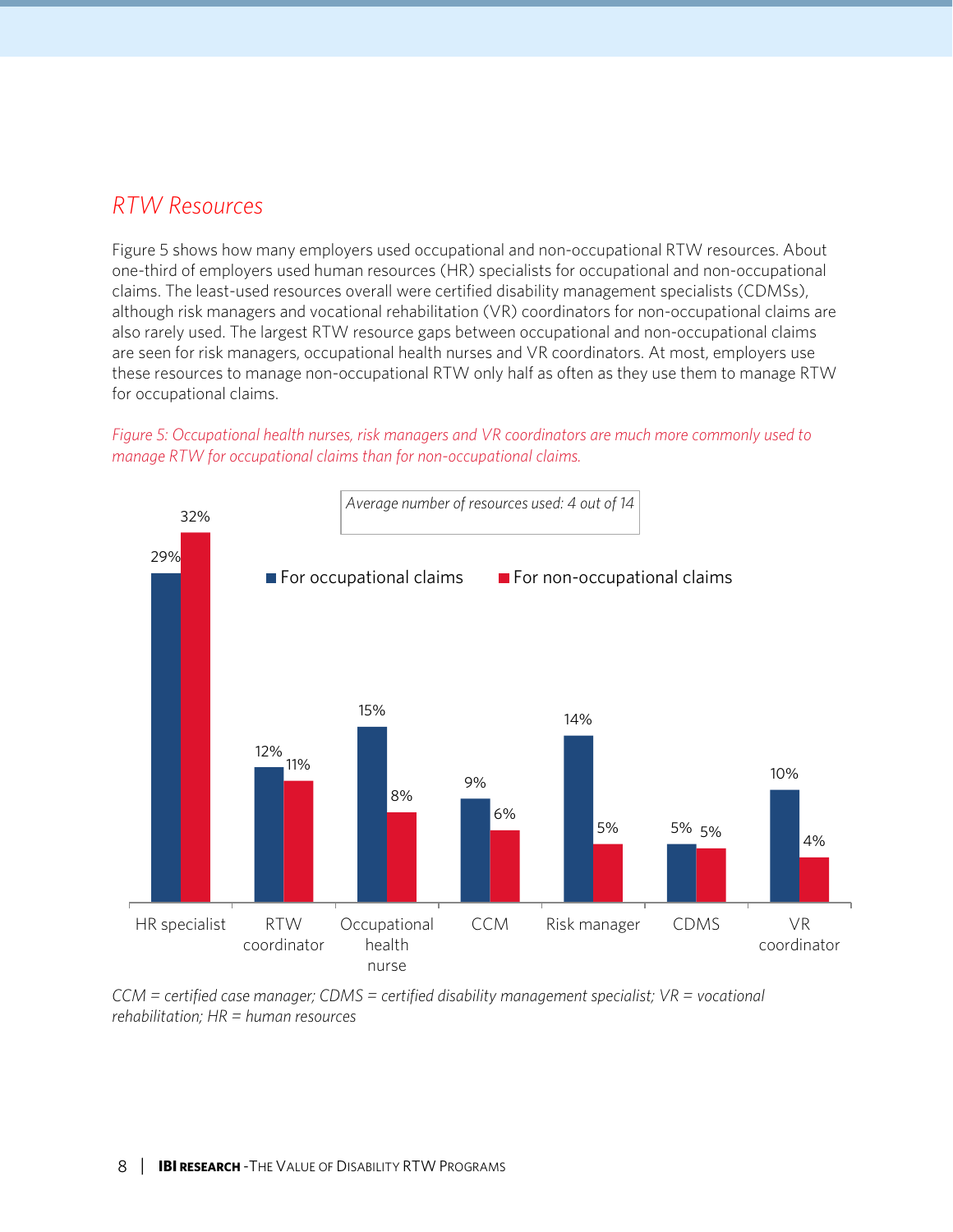# *Accommodation Policies*

Figure 6 shows how many employers had workplace accommodation policies. Almost half of the employers had policies to modify the regular duties of an employee returning from a disability leave. Slightly fewer employers had policies that permit returning employees to work a part-time schedule. Changing an employee's role or work location were the least utilized policies.

*Figure 6: Modified duty and part-time schedules were the most commonly used workplace accommodation policies.*



# Supervisor Tools

Figure 7 shows how many employers had tools to help supervisors manage their employees' RTW process. Almost one-third had defined RTW policies and processes for supervisors, although fewer than 20% provided RTW training for managers. Fewer than 1 in 8 employers had tools to help supervisors track their employees' absences.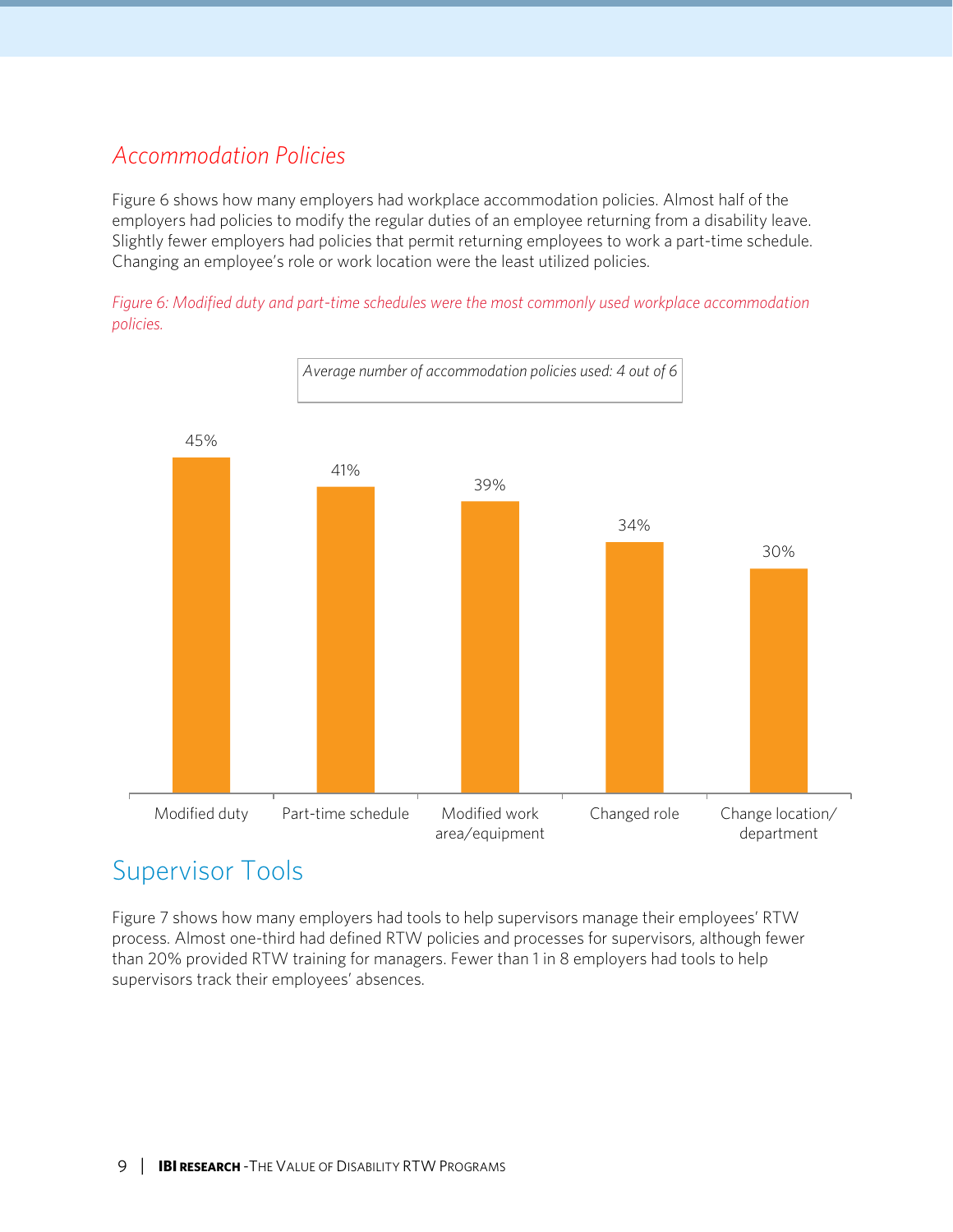*Figure 7: Almost 1 in 3 employers had defined RTW policies and processes for supervisors, but less than 1 in 5 provided RTW training for managers.*



# Implications for Employers

The results of this analysis leave no doubt that RTW efforts can bend the curve for employers struggling with long disability durations. The survey findings also suggest that RTW strategies are underutilized. Half of the surveyed employers had no RTW resources. Most that did lacked resources directly focused on managing non-occupational disability cases.

Figures 5 through 7 outline specific elements of a comprehensive RTW program, but implementation nonetheless requires careful planning. Disability and absence management professionals in IBI's RTW Working Group provided several points of guidance to help employers develop and implement an effective RTW program and to understand its impact on disability absences.

# *Know Where You Stand*

Before doing anything else, employers must develop a clear picture of disability's impact on their business. Although this might seem obvious, a recent IBI member survey<sup>[4](#page-9-0)</sup> found that one-third of employers did not use disability claims to understand their workforce health and productivity. As Figure 8 shows, this is most pronounced among smaller employers: Only about two out of five employers with fewer than 1,000 employees used disability claims as a measure of their workforce health.

<span id="page-9-0"></span><sup>4</sup> IBI's *Health and Productivity Roadmap Survey* was fielded in April 2016. Full results will be released in fall 2016.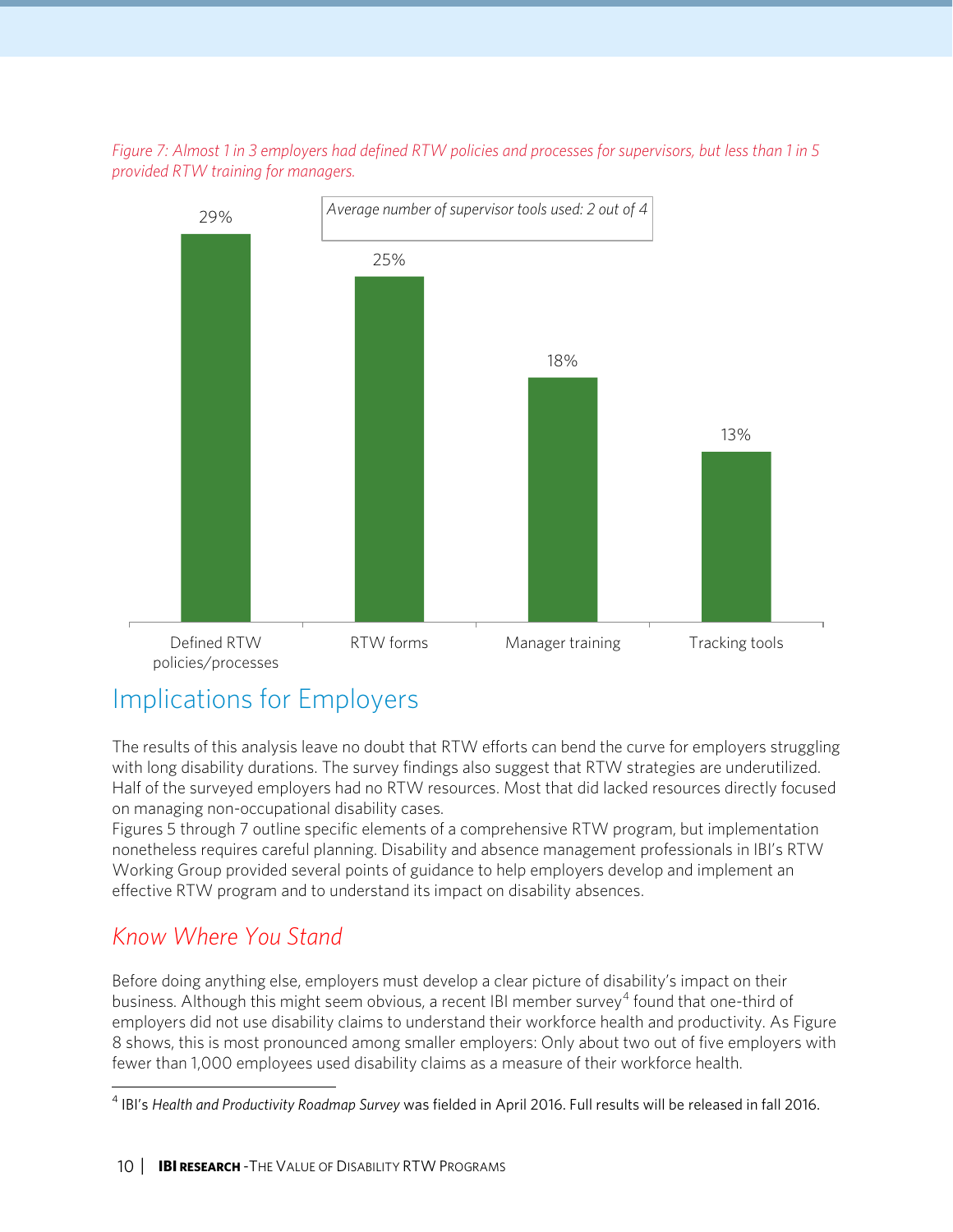



Employers should work with their supplier partners to develop disability incidence and duration metrics based on their own claims experience. Understanding the potential for improvements entails not only tracking these metrics in a YoY context but also comparing baseline outcomes against an industry benchmark such as IBI's benchmarking reports. In turn, the experiences of employers with the best disability duration outcomes will give insights for setting reasonable time limits for transition back to full-duty, full-time and for when in the claim cycle RTW efforts should commence.

## *Establish Plans to Meet At-Risk Employees*

Just as industry benchmarks can yield insights into how much overall improvement employers can expect, attention should also be paid to disability experiences across different locations, diagnoses, and occupations and functions. This will help identify the greatest needs for RTW interventions and can inform communication and implementation strategies.

Once the employee groups with the greatest risks of long-duration claims are identified, program designers should work with key managers and supervisors to understand the workflow and critical tasks. Considering the kinds of diagnoses for which employees commonly take leave, which roles are possible candidates for accommodation and which will require a substitute worker? Are there meaningful secondary roles that an accommodated employee can perform? How much does it matter whether the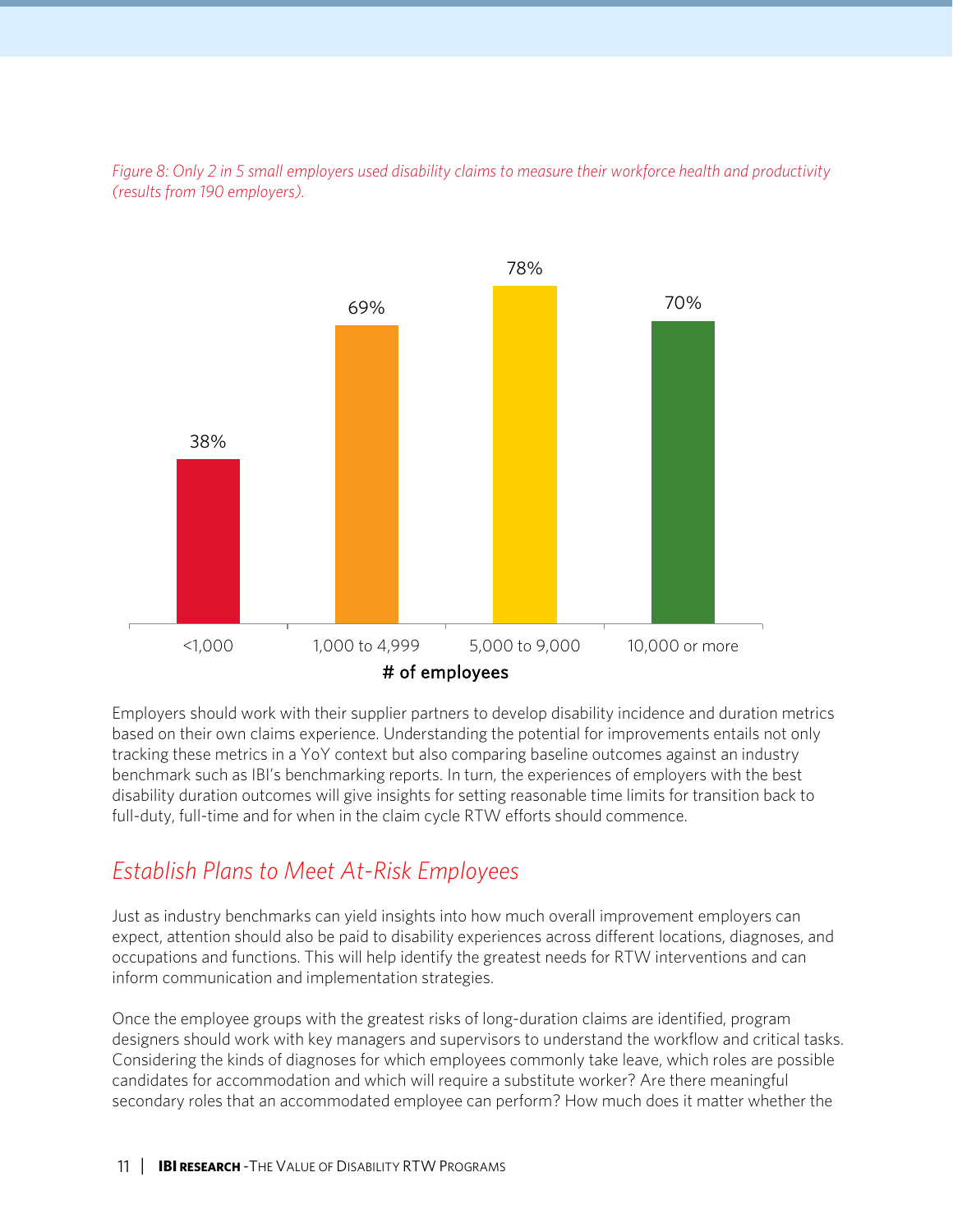work is performed at the usual duty station rather than an alternative location or off-site? Information such as this will go a long way toward developing targeted RTW approaches.

Some employers can rely on existing occupational disability policies to guide their RTW strategy. Others will find it advantageous to partner with suppliers that have expertise in program design and implementation. In either case, employers should ensure that their work-tailored policies comply with regulations such as the Americans with Disabilities Act (ADA). This will ensure that the final policy is comprehensive enough to cover all employees while permitting more-targeted approaches where practical.

# *Communicate the RTW Plan from Top to Bottom*

Clearly, implementing an effective and durable plan will require buy-in from top leadership. The benchmarking process should both emphasize for leaders the risks of long-duration—and high-cost disability leaves but also point to the reasonable opportunities for improvement. Lost work time should be communicated in terms of wage replacements paid to employees on disability leave but also in terms of excess labor costs for overtime and substitute workers and the business's lost opportunities to produce valuable goods or services.<sup>[5](#page-11-0)</sup> By the same token, benchmarking across business units and occupations will bring the opportunities into clearer focus. After all, a company that is doing well according to the industry benchmarks may still have patterns of claimants with stubbornly long durations who could benefit from RTW efforts. These present practical opportunities for an effective business case.

Managers and supervisors must also understand the procedures for accommodating employees on disability leave and the timeline for when to expect RTW efforts to commence. Including managers and supervisors in the development of RTW policies will help ensure that they understand and support the approach. At the same time, benchmarking information can communicate the benefits of effective RTW efforts in operational terms that are meaningful to their day-to-day work. This will help cultivate managers and supervisors as active partners in the RTW process.

Finally, because employees receive only a fraction of their wages while on disability leave, they also have a financial stake in the earliest feasible return to work. At an average wage replacement rate of about 60% of annual wages, a typical STD claimant stands to lose from 2% to 9% of their annual wages.<sup>[6](#page-11-1)</sup> Employees who enter the long-term disability (LTD) system stand to lose about 42% of their earnings and most of their benefits for each year they spend on disability<sup>[7](#page-11-2)</sup>—a substantial compensation loss.

<span id="page-11-0"></span> <sup>5</sup> Gifford B. *[Linking Workforce Health to Business Performance Metrics.](https://ibiweb.org/research-resources/detail/linking-workforce-health-to-business-performance-metrics)* Integrated Benefits Institute, 2015. https://ibiweb.org/research-resources/detail/linking-workforce-health-to-business-performance-metrics

<span id="page-11-1"></span><sup>6</sup> Gifford B[. An aging workforce means more short-term disability lost work time in the long run.](https://ibiweb.org/research-resources/detail/an-aging-workforce-means-more-short-term-disability-lost-work-time-in-the-l) Paper presented at: AcademyHealth's Disability Research Interest Group Meeting; June 7, 2014; San Diego, CA. https://ibiweb.org/research-resources/detail/an-aging-workforce-means-more-short-term-disability-lostwork-time-in-the-l

<span id="page-11-2"></span><sup>7</sup> Gifford B. *[The High Costs of Low Prevalence Diseases:](https://ibiweb.org/research-resources/detail/the-high-costs-of-low-prevalence-diseases-evidence-from-ibis-2013-benchmark) Evidence from IBI's 2013 Benchmarking Data.* Integrated Benefits Institute. September 2014. https://ibiweb.org/research-resources/detail/the-high-costs-of-lowprevalence-diseases-evidence-from-ibis-2013-benchmark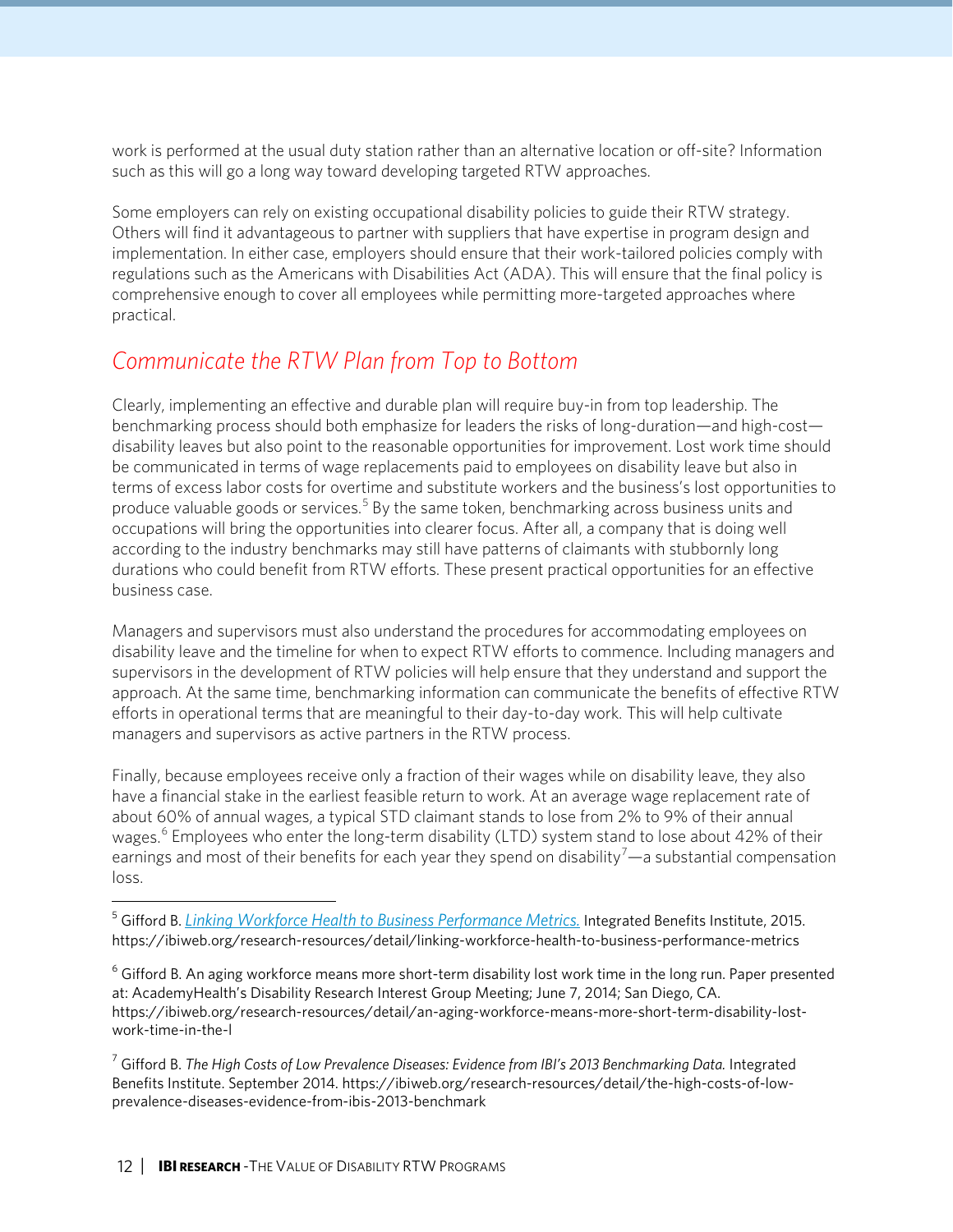Models that help employees understand their risk of income from a disability leave—based on their age, sex and health status, for example $^{8}$  $^{8}$  $^{8}$ —can help drive the point home. More importantly, all employees need to understand that their company has a well-designed plan in place and is ready and willing to accommodate them in the unfortunate event of a disabling condition. This message, as well as details about RTW procedures, should occur as part of occasional messaging about company policies before the need for disability leave arises.

<span id="page-12-0"></span><sup>&</sup>lt;sup>8</sup> Gifford B[. Clinical and behavioral predictors of short-term disability.](https://ibiweb.org/research-resources/detail/clinical-and-behavioral-predictors-of-short-term-disability) Paper presented at: American Public Health Association Annual Meeting; November 18, 2014; New Orleans, LA. https://ibiweb.org/researchresources/detail/clinical-and-behavioral-predictors-of-short-term-disability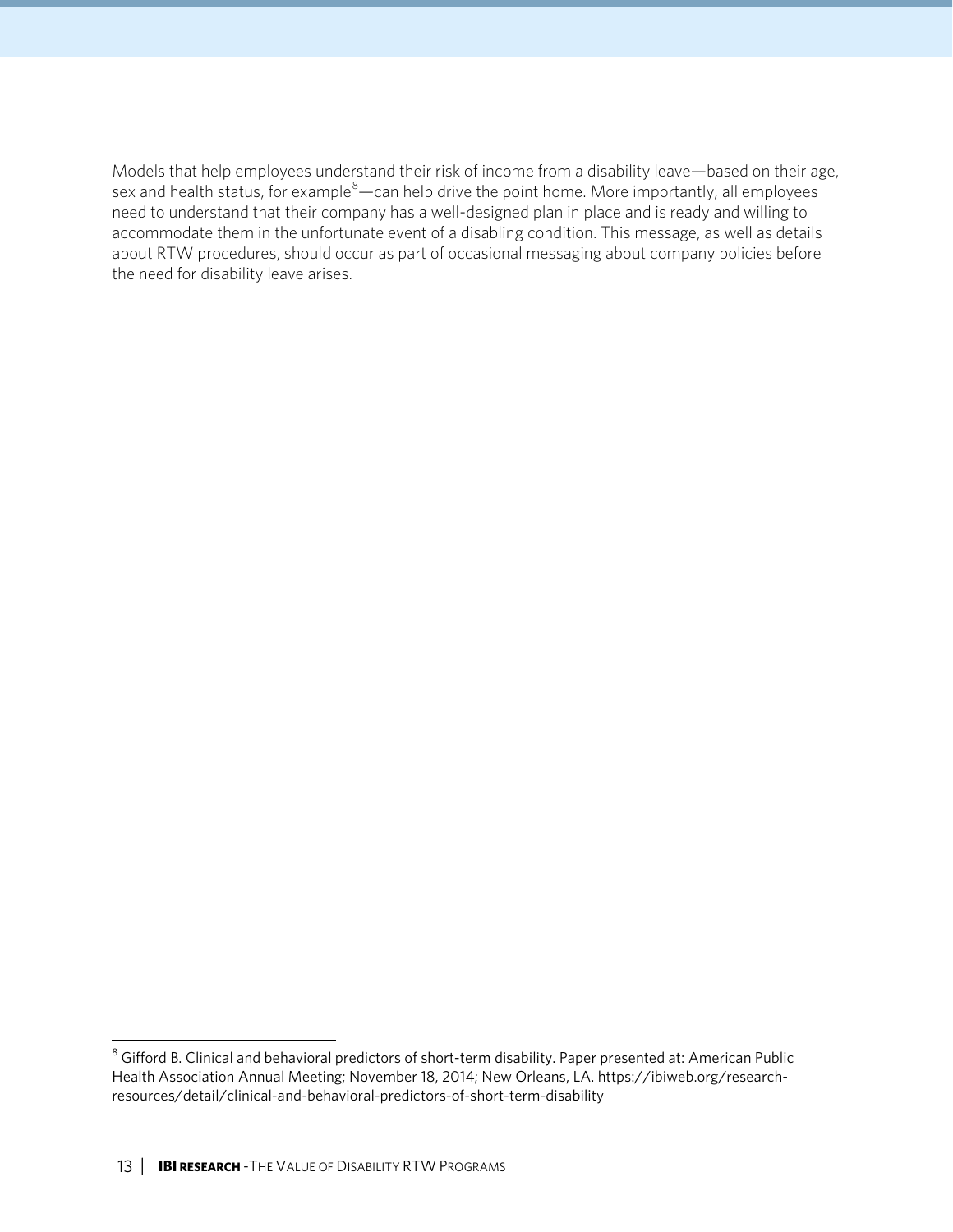# Appendix

# *RTW Survey*

IBI's RTW Working Group is composed of representatives from 11 major disability insurance carriers and absence management firms. From November 2015 to June 2016, members convened by phone or webinar on a nearly biweekly basis to identify the purposes and uses of a survey about employers' approaches to RTW and to specify the items to include in the survey. Once the group achieved consensus on survey items, IBI developed an online survey with unique links that corresponded to identification codes for employers with data in the IBI benchmarking system (described below). The links were provided to six working-group members, who invited employer clients from their books of business to take the survey. The identities of the clients that were invited to take the survey were not shared with IBI, nor were the identities of actual survey-takers. The survey remained open for clients from March 25, 2016, through June 30, 2016.

Surveyed employers represented different company sizes and industries, as indicated in Figures 9 and 10.



#### *Figure 9: Survey respondents by industry*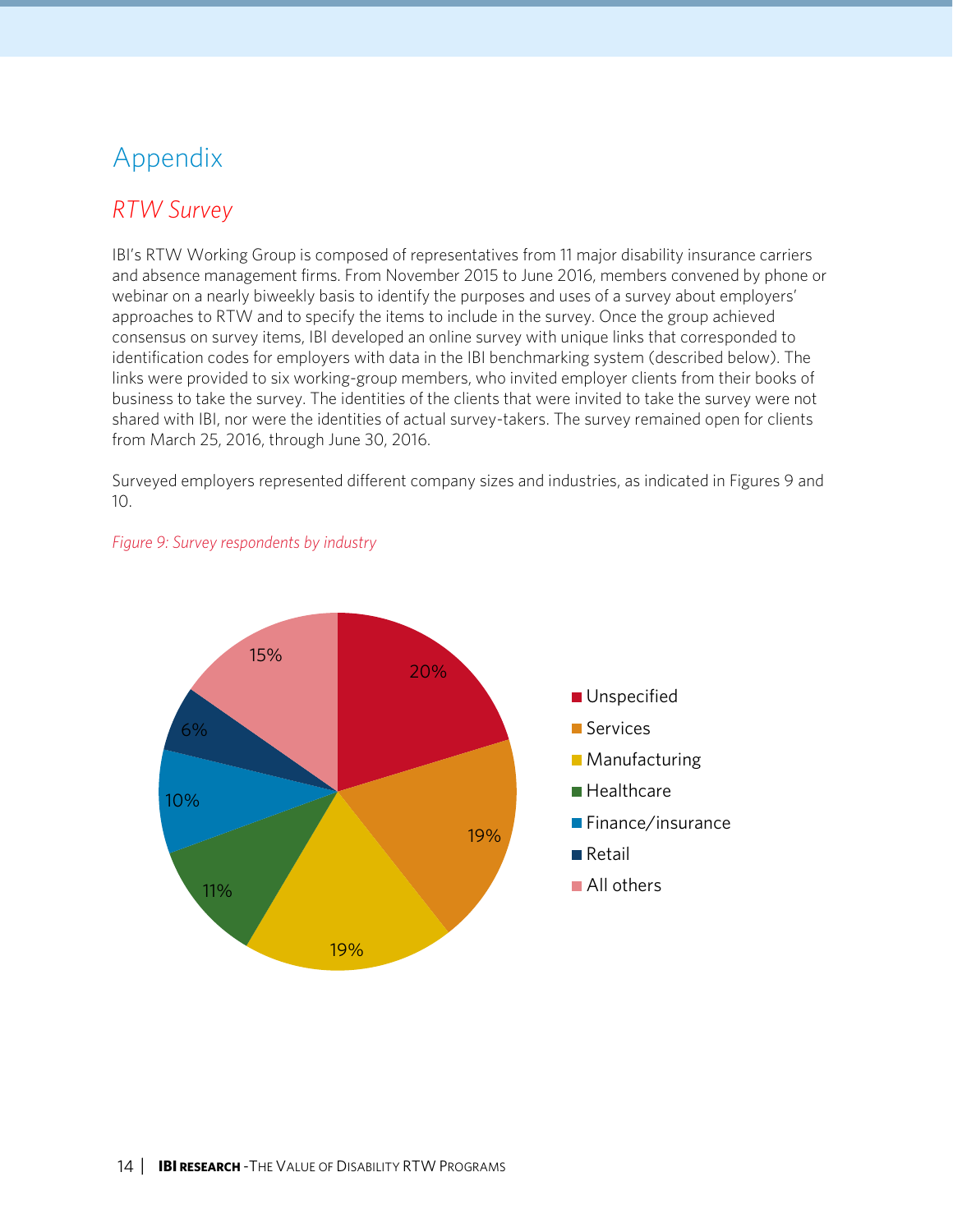*Figure 10: Survey respondents by number of employees*



### *IBI's Benchmarking Data*

The IBI [benchmarking system](https://ibiweb.org/tools/benchmarking)<sup>[9](#page-14-0)</sup> collects employers' short-term disability, long-term disability, workers' compensation and Family and Medical Leave Act claims each year from the books of business of 14 major carriers and third-party administrators. IBI has collected these data annually since 2007. The current database contains more than 3.8 million claims, representing more than 50,000 employer policies.

For the current study, we aggregated employers' average lost workdays for closed STD claims for data years 2013 and 2014. These results were then matched to the employers' survey responses, using the unique employer identification codes. Out of 256 collected surveys, 232 employers had usable information about their RTW efforts and could be matched to information about their claim durations in 2014; 175 employers' surveys could also be matched to information about claim durations in 2013.

### *Multivariate Regression Model*

To understand the impact of RTW efforts on YoY STD claim durations, we specified an ordinary least squares regression model of the form of equation 1 below:

<span id="page-14-0"></span><sup>9</sup> https://ibiweb.org/tools/benchmarking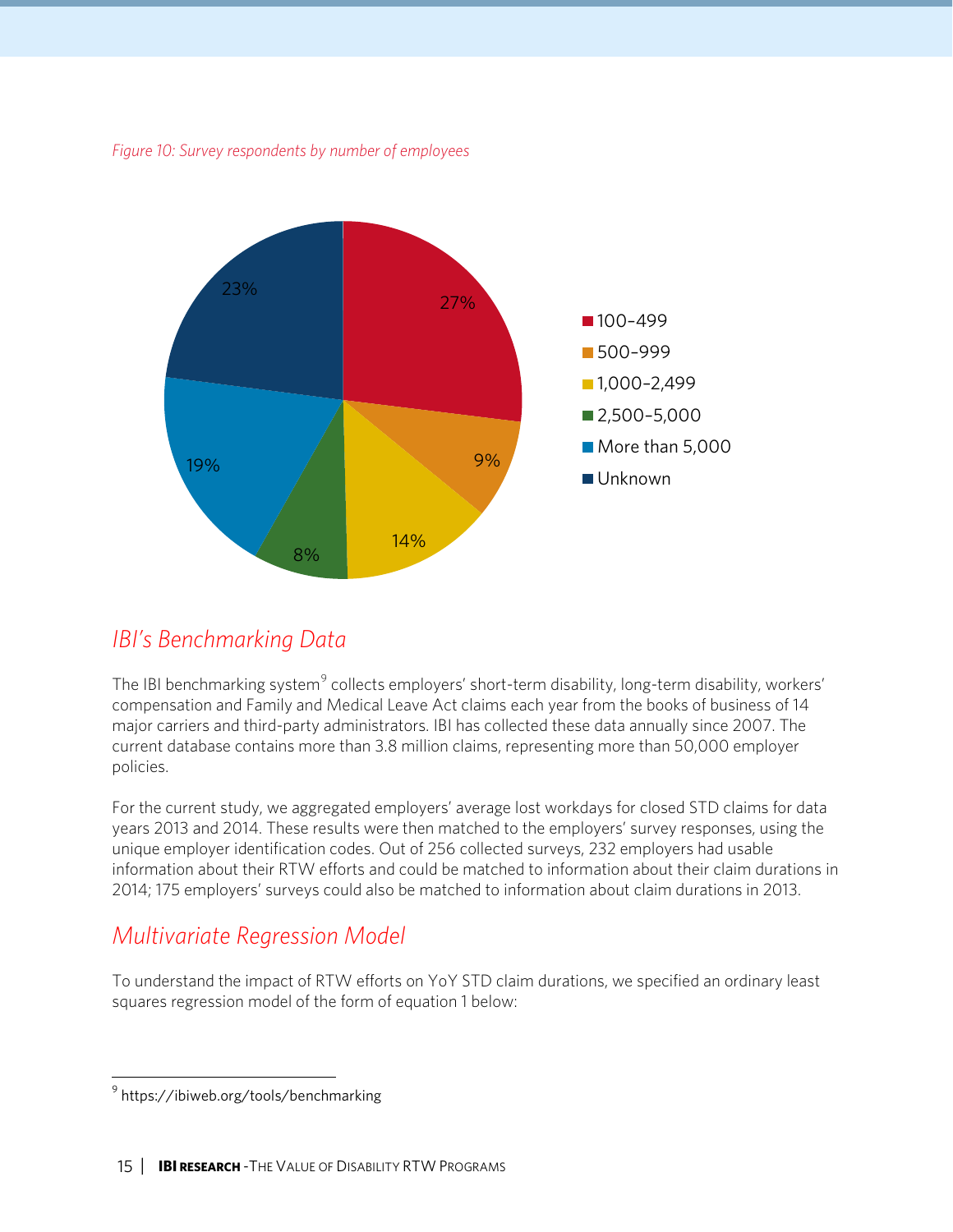2014  $\widehat{D}uration_i$  $=\alpha + \beta_{1 i} RTW$  efforts $_i + \beta_{2 i}$ 2013 duration $_i + \beta_{3 i}$ 2013 duration $\frac{2\pi}{T}$ +  $\beta_{4i}$ RTW efforts $_{i}$ (2013 duration $_{i}$  + 2013 duration $^{2}{}_{i})$  +  $\sum\limits_{i}^{} \beta_{ki}$ Employer characteristics $_{i}$  +  $\varepsilon_{i}$ 

### *Equation 1*

This model predicts every *i*<sup>th</sup> employer's 2014 average claim duration (in lost workdays) as a function of whether or not they have any RTW resources, workplace accommodation policies or supervisor tools  $(\beta_1)$  and their average claim duration in 2013 ( $\beta_2$ ). Importantly, we include a quadratic term ( $\beta_3$ ) to account for differences in the YoY association as 2013 durations increase. We use an interaction term  $(\beta_4)$  that allows the marginal YoY associations between 2013 and 2014 durations to vary for employers with and without RTW efforts, while simulating that they are similar in all other respects. Finally,  $\sum \beta_k$ indicates controls for each employer's industry, headcount and STD plan design elements (elimination period and maximum benefit duration). Because much of the RTW research focuses on interventions for musculoskeletal disorders (MSDs), we also include a control variable that measures the proportion of an employer's claims that were for MSD diagnoses (ICD-9 codes 710.xx–739.xx). The model for employers' organizational management of STD claims is specified similarly to equation 1, with the three management categories described in Figure 3 substituted for RTW efforts.

To assess average claim durations, we limited our analysis to employers with at least 10 claims in both 2013 and 2014. This reduced the sample size to 109 for the RTW model shown in Figure 2 and to 77 for the organizational management model shown in Figure 3. Setting the minimal number of claims at 10 precluded us from focusing on outcomes for specific diagnoses.

The models performed well, with each explaining about 60% of the observed variation in outcomes (adjusted  $R^2$ ). Because of the small number of observations and the use of a quadratic term, multicollinearity poses a challenge to interpreting the standard errors of the estimates—which tend to increase—though the model coefficients may themselves be unbiased. Statistical significance should therefore be treated as conservative. For this reason, the descriptions of the models focus on the substantive interpretations of the shapes of the curves at different baseline values, rather than the significance of the coefficients. The coefficients used to generate the curves in Figures 2 and 3 are provided in the table below. Coefficients for control variables are available on request.